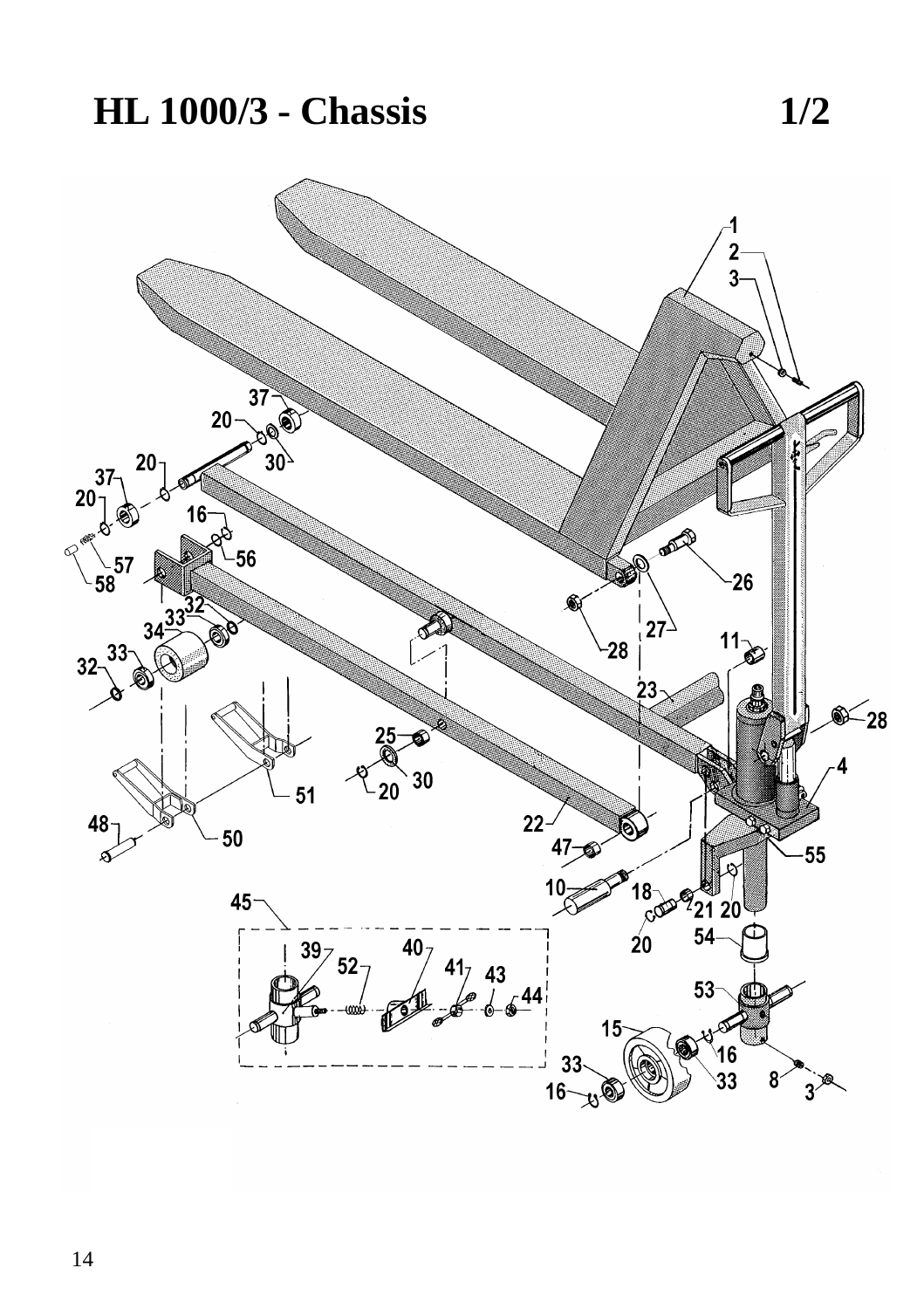|              | Spare parts list                                           |                                                                                                                                                                                                                            | <b>HL</b> 1000/3 - Chassis                                                                                                                                         |                                                                                                                                                             | 04.12.2000                                                                                                                                                                                     |                |
|--------------|------------------------------------------------------------|----------------------------------------------------------------------------------------------------------------------------------------------------------------------------------------------------------------------------|--------------------------------------------------------------------------------------------------------------------------------------------------------------------|-------------------------------------------------------------------------------------------------------------------------------------------------------------|------------------------------------------------------------------------------------------------------------------------------------------------------------------------------------------------|----------------|
| Pos.         | No.                                                        | <b>Benævnelse</b>                                                                                                                                                                                                          | <b>Description</b>                                                                                                                                                 | <b>Benennung</b>                                                                                                                                            | <b>Désignation</b>                                                                                                                                                                             | Pcs.           |
| $\mathbf{1}$ | 300740-1<br>300719<br>300720<br>300722                     | Chassis 540x1140<br>Chassis 480x1140<br>Chassis 680x1140<br>300740-2 Chassis 540x700<br>300740-3 Chassis 540x900<br>300740-4 Chassis 540x1520<br>Chassis 680x1520                                                          | Chassis 540x1140<br>Chassis 480x1140<br>Chassis 680x1140<br>Chassis 540x700<br>Chassis 540x900<br>Chassis 540x1520<br>Chassis 680x1520                             | Chassis 540x1140<br>Chassis 480x1140<br>Chassis 680x1140<br>Chassis 540x700<br>Chassis 540x900<br>Chassis 540x1520<br>Chassis 680x1520                      | Chassis 540x1140<br>Chassis 480x1140<br>Chassis 680x1140<br>Chassis 540x700<br>Chassis 540x900<br>Chassis 540x1520<br>Chassis 680x1520                                                         | 1              |
| 2            | 910830                                                     | <b>Skrue</b>                                                                                                                                                                                                               | Screw                                                                                                                                                              | Schraube                                                                                                                                                    | Vis                                                                                                                                                                                            | 1              |
| 3            | 922080                                                     | Møtrik                                                                                                                                                                                                                     | Nut                                                                                                                                                                | Mutter                                                                                                                                                      | Ecrou                                                                                                                                                                                          | $\overline{c}$ |
| 4            | 170010                                                     | Pumpe kpl. m/håndtag                                                                                                                                                                                                       | Pump cpl. w/handle                                                                                                                                                 | Pumpe kpl. m/Deichsel                                                                                                                                       | Pompe cpl. + manette                                                                                                                                                                           | $\mathbf{1}$   |
| 8            | 910816                                                     | Pinolskrue                                                                                                                                                                                                                 | Pointed screw                                                                                                                                                      | Reitstiockschraube                                                                                                                                          | Vis pivot                                                                                                                                                                                      | $\mathbf{1}$   |
| 10           | 400751<br>400062                                           | Støtteben 700-900-1140<br>Støtteben 1520                                                                                                                                                                                   | Supporting leg 700-900-1140<br>Supporting leg 1520                                                                                                                 | Stütze 700-900-1140<br>Stütze 1520                                                                                                                          | Béquille 700-900-1140<br>Béquille 1520                                                                                                                                                         | $\overline{c}$ |
| 11           | 400752                                                     | Afstandsrør                                                                                                                                                                                                                | Spacer pipe                                                                                                                                                        | Abstandrohr                                                                                                                                                 | Tube entretoise                                                                                                                                                                                | $\overline{c}$ |
| 15           | 400713<br>400757L<br>401096<br>400783<br>400760L<br>401885 | Styrehjul, nylon<br>Styrehjul, vulk. m/lejer<br>Styrehjul, stål<br>Styrehjul, nylon 480<br>Styrehjul, vulk. m/lejer<br>Styrehjul, stål 480                                                                                 | Steering wheel, nylon<br>Steering wheel, vulk.<br>Steering wheel, steel<br>Steering wheel, nylon<br>Steering wheel, vulk.<br>Steering wheel, steel                 | Lenkrad, Nylon<br>Lenkrad, Vulk. m/Lager<br>Lenkrad, Stahl<br>Lenkrad, Nylon<br>Lenkrad, Vulk. m/Lager<br>Lenkrad, Stahl                                    | Roue directrice, nylon<br>Roue directrice, vulk.<br>Roue directrice, acier<br>Roue directrice, nylon<br>Roue directrice, vulk.<br>Roue directrice, acier                                       | $\overline{2}$ |
| 16           | 933200                                                     | Låsering                                                                                                                                                                                                                   | Locking ring                                                                                                                                                       | Schließring                                                                                                                                                 | Circlip                                                                                                                                                                                        | 6              |
| 18           | 400754                                                     | Aksel                                                                                                                                                                                                                      | Shaft                                                                                                                                                              | Achse                                                                                                                                                       | Axe                                                                                                                                                                                            | $\overline{c}$ |
| 20           | 933220                                                     | Låsering                                                                                                                                                                                                                   | Locking ring                                                                                                                                                       | Schließring                                                                                                                                                 | Circlip                                                                                                                                                                                        | 12             |
| 21           | 401061                                                     | Bøsning                                                                                                                                                                                                                    | <b>Bushing</b>                                                                                                                                                     | <b>Buchse</b>                                                                                                                                               | Douille                                                                                                                                                                                        | $\overline{c}$ |
| 22           |                                                            | 402500-1 Enkelt ben 1140<br>402500-2 Enkelt ben 700<br>402500-3 Enkelt ben 900<br>402500-4 Enkelt ben 1520                                                                                                                 | Single leg 1140<br>Single leg 700<br>Single leg 900<br>Single leg 1520                                                                                             | Bein 1140<br><b>Bein 700</b><br>Bein 900<br>Bein 1520                                                                                                       | Béquille simple 1140<br>Béquille simple 700<br>Béquille simple 900<br>Béquille simple 1520                                                                                                     | 2              |
| 23           |                                                            | 402490-1 Dobbeltben 540x1140<br>402491-1 Dobbeltben 480x1140<br>402492-1 Dobbeltben 680x1140<br>402490-2 Dobbeltben 540x700<br>402490-3 Dobbeltben 540x900<br>402490-4 Dobbeltben 540x1520<br>402492-4 Dobbeltben 680x1520 | Scissor leg 540x1140<br>Scissor leg 480x1140<br>Scissor leg 680x1140<br>Scissor leg 540x700<br>Scissor leg 540x900<br>Scissor leg 540x1520<br>Scissor leg 680x1520 | Doppelbein 540x1140<br>Doppelbein 480x1140<br>Doppelbein 680x1140<br>Doppelbein 540x700<br>Doppelbein 540x900<br>Doppelbein 540x1520<br>Doppelbein 680x1520 | Béquille double 540x1140<br>Béquille double 480x1140<br>Béquille double 680x1140<br>Béquille double 540x700<br>Béquille double 540x900<br>Béquille double 540x1520<br>Béquille double 680x1520 | 1              |
| 25           | 401063                                                     | Bøsning                                                                                                                                                                                                                    | <b>Bushing</b>                                                                                                                                                     | <b>Buchse</b>                                                                                                                                               | Douille                                                                                                                                                                                        | $\overline{c}$ |
| 26           | 400704<br>401074                                           | Tap (700, 900, 1140)<br>Tap (1520)                                                                                                                                                                                         | Pin (700, 900, 1140)<br>Pin (1520)                                                                                                                                 | Zapfen (700, 900, 1140)<br>Zapfen (1520)                                                                                                                    | Goupille (700, 900, 1140)<br>Goupille (1520)                                                                                                                                                   | 2              |
| 27           | 400717                                                     | Afstandsring                                                                                                                                                                                                               | Spacer ring                                                                                                                                                        | Abstandsring                                                                                                                                                | Anneau de stabilisation                                                                                                                                                                        | $\overline{c}$ |
| 28           | 921160                                                     | Sikringsmøtrik                                                                                                                                                                                                             | Lock nut                                                                                                                                                           | Gegenmutter                                                                                                                                                 | Ecrou de verrouillage                                                                                                                                                                          | $\overline{4}$ |
| 30           | 926221                                                     | Skive                                                                                                                                                                                                                      | Washer                                                                                                                                                             | Scheibe                                                                                                                                                     | Rondelle                                                                                                                                                                                       | $\overline{4}$ |
| 32           | 400159                                                     | Afstandsrør                                                                                                                                                                                                                | Spacer pipe                                                                                                                                                        | Abstandrohr                                                                                                                                                 | Tube entretoise                                                                                                                                                                                | $\overline{4}$ |
| 33           | 946243                                                     | Kugleleje                                                                                                                                                                                                                  | <b>Ball bearing</b>                                                                                                                                                | Kugellager                                                                                                                                                  | Roulement                                                                                                                                                                                      | 8              |
| 34           | 402502<br>402503L<br>402504<br>402505                      | Gaffelhjul, nylon<br>Gaffelhjul, vulk. m/lejer<br>Gaffelhjul, poly.<br>Gaffelhjul, stål                                                                                                                                    | Fork wheel, nylon<br>Fork wheel, vulk. w/b.<br>Fork wheel, poly.<br>Fork wheel, steel                                                                              | Gabelrad, Nylon<br>Gabelrad, Vulk. m/La.<br>Gabelrad, Poly.<br>Gabelrad, Stahl                                                                              | Galet de fourche, Nylon<br>Galet de fourche, Vulk<br>Galet de fourche, Poly.<br>Galet de fourche, acier                                                                                        | $\overline{c}$ |
| 37           | 400773                                                     | Gaffelrulle                                                                                                                                                                                                                | Fork roller                                                                                                                                                        | Gabelaufrolle                                                                                                                                               | Rouleau de galet                                                                                                                                                                               | $\overline{4}$ |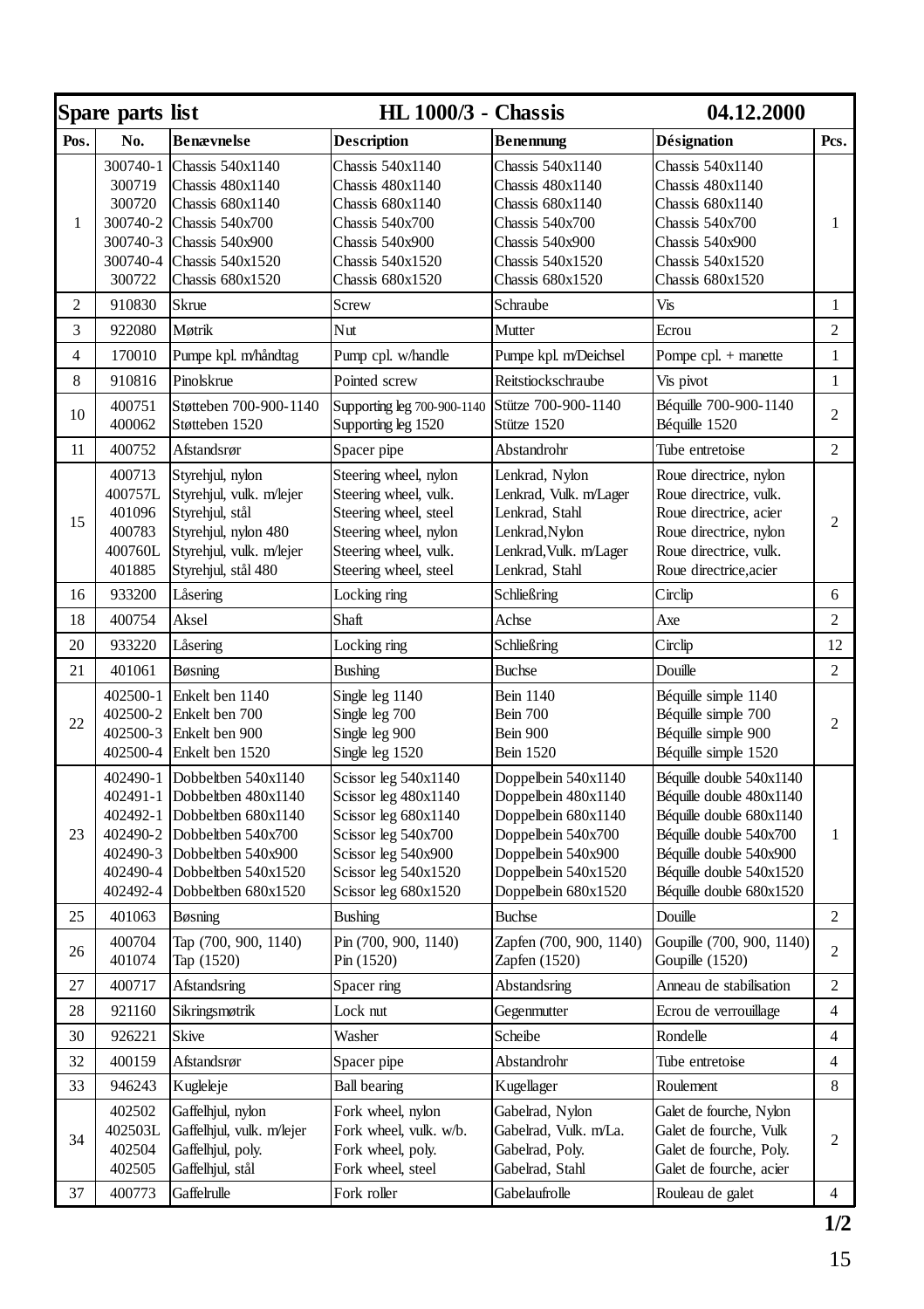## **HL 1000/3 - Chassis 2/2**

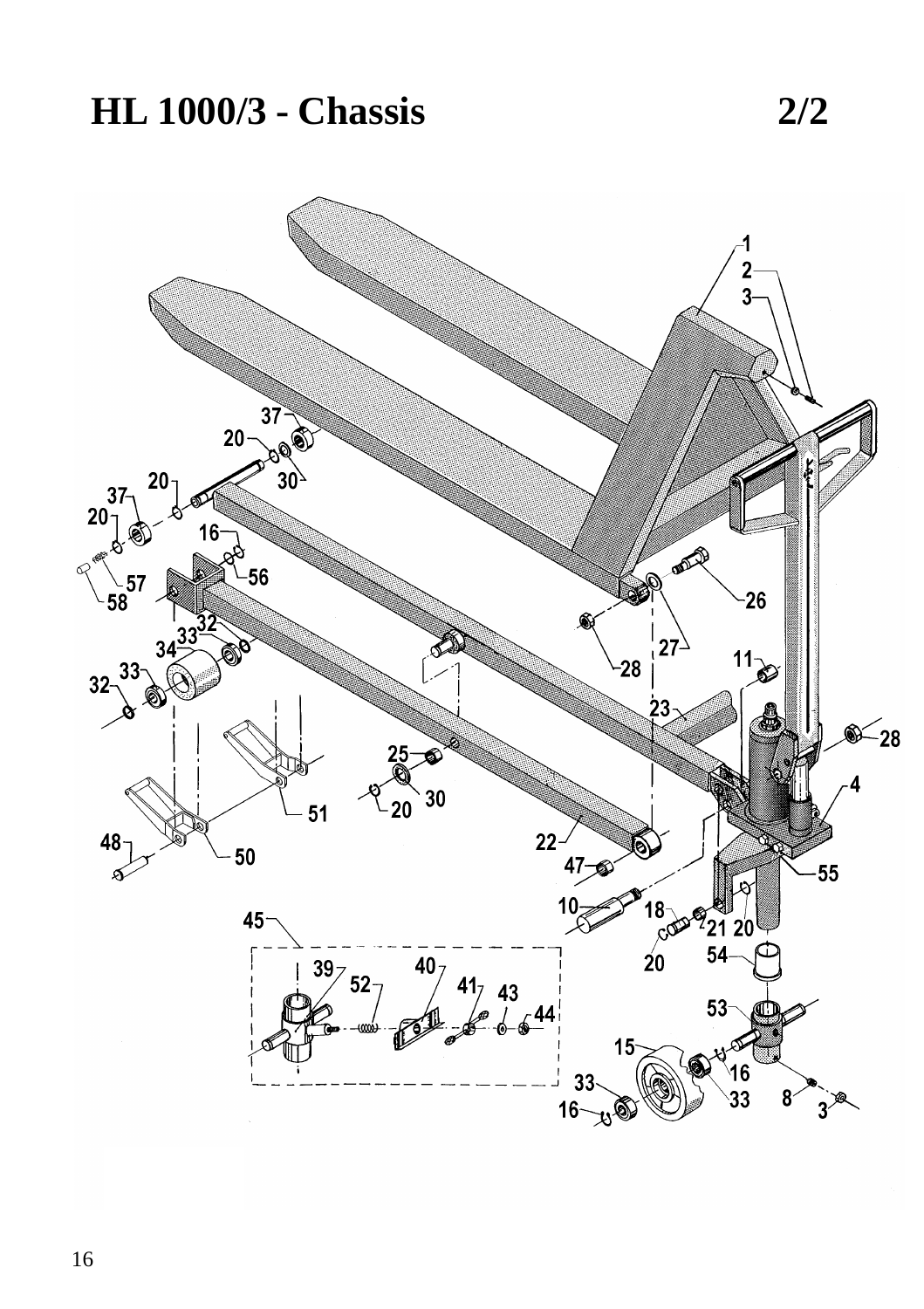|      | Spare parts list<br>$\bar{c}$ ontinue $\bar{d}$ |                                           | <b>HL 1000/3 - Chassis</b>                            |                                                                | 04.12.2000                                                     |                |
|------|-------------------------------------------------|-------------------------------------------|-------------------------------------------------------|----------------------------------------------------------------|----------------------------------------------------------------|----------------|
| Pos. | No.                                             | <b>Benævnelse</b>                         | <b>Description</b>                                    | <b>Benennung</b>                                               | Désignation                                                    | Pcs.           |
| 47   | 401062                                          | <b>B</b> øsning                           | <b>Bushing</b>                                        | <b>Buchse</b>                                                  | Douille                                                        | $\overline{2}$ |
| 48   | 402486<br>402487                                | Hiulaksel 700-900-1140<br>Hiulaksel 1520  | Wheel axle 1520                                       | Wheel axle 700-900-1520 Radachse 700-900-1520<br>Radachse 1520 | Axe de galet 700-900-1520<br>Axe de galet 1520                 | $\overline{2}$ |
| 50   | 402485V                                         | Tryksko, venstre                          | Thrust pad, left                                      | Druckschuh, Links                                              | Sabot d'avertissement, G                                       | $\mathbf{1}$   |
| 51   | 402485H                                         | Tryksko, højre                            | Thrust pad, right                                     | Druckschuh. Rechts                                             | Sabot d'avertissement. D                                       | $\mathbf{1}$   |
| 53   | 401608                                          | Hjulholder kpl.                           | Wheel holder cpl.                                     | Rädhalter kpl.                                                 | Support de roues, cpl.                                         | $\mathbf{1}$   |
| 54   | 401603                                          | Bøsning                                   | Bushing                                               | <b>Buchse</b>                                                  | Douille                                                        | $\mathbf{1}$   |
| 55   | 402501<br>401764<br>401766                      | Travers 540<br>Travers 680<br>Travers 480 | Trust plate 540<br>Trust plate 680<br>Trust plate 480 | Druck platte 540<br>Druck platte 680<br>Druck platte 480       | Plaque d'appui 540<br>Plaque d'appui 680<br>Plaque d'appui 480 | $\mathbf{1}$   |
| 56   | 929200                                          | Bølgeskive                                | Washer                                                | Scheibe                                                        | Rondelle                                                       | $\overline{2}$ |
| 57   | 958206                                          | Trykfjeder                                | Spring                                                | Feder                                                          | Ressort                                                        | $\overline{2}$ |
| 58   | 402489                                          | <b>Støtteklods</b>                        | Support stud                                          | Stützteil                                                      | Cale de stabilisation                                          | $\overline{c}$ |
|      |                                                 |                                           |                                                       |                                                                |                                                                |                |
|      |                                                 | Hjulholder m/bremse                       | Wheelholder w/brake                                   | <b>Radhalter mit Bremse</b>                                    | Support de roues a frein                                       |                |
| 39   | 300728                                          | Hiulholder                                | Wheelholder                                           | Radhalter                                                      | Support de roues                                               | $\mathbf{1}$   |
| 40   | 400780                                          | Bremsestykke                              | Brake plate                                           | <b>Bremsscheibe</b>                                            | Plaque à frein                                                 | $\mathbf{1}$   |
| 41   | 400782                                          | Bremsepedal                               | Brake pedal                                           | Bremspedal                                                     | Pédale de frein                                                | $\mathbf{1}$   |
| 43   | 924100                                          | Skærmskive                                | Washer                                                | Scheibe                                                        | Rondelle                                                       | $\mathbf{1}$   |
| 44   | 921100                                          | Sikringsmøtrik                            | Lock nut                                              | Gegenmutter                                                    | Ecrou de verrouilage                                           | $\mathbf{1}$   |
| 45   | 170030                                          | Parkeringsbremse kpl.                     | Brake cpl.                                            | Feststellbremse kompl.                                         | Frein cpl.                                                     | $\mathbf{1}$   |
| 52   | 958260                                          | Trykfjeder                                | Spring                                                | Feder                                                          | Ressort                                                        | $\mathbf{1}$   |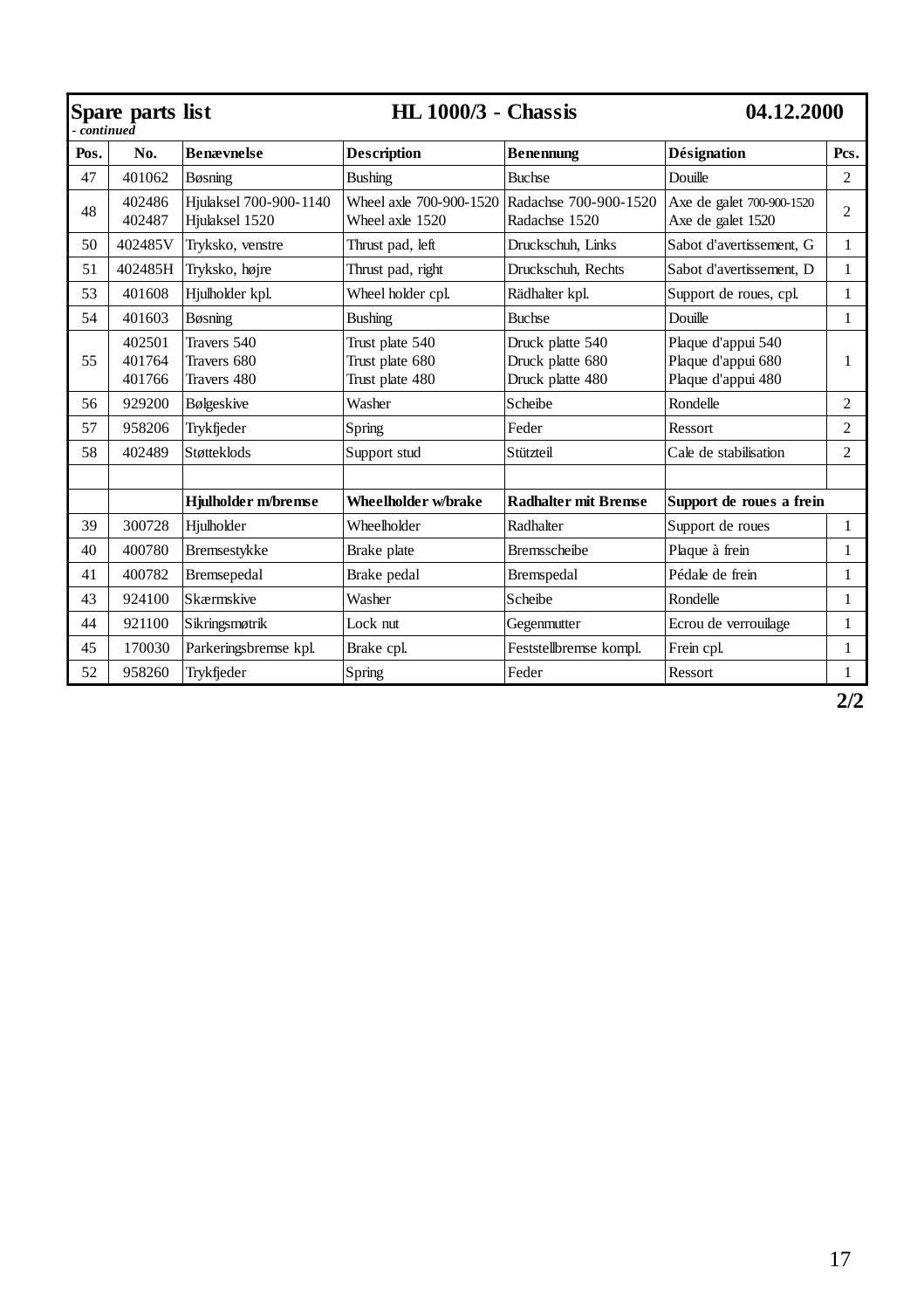

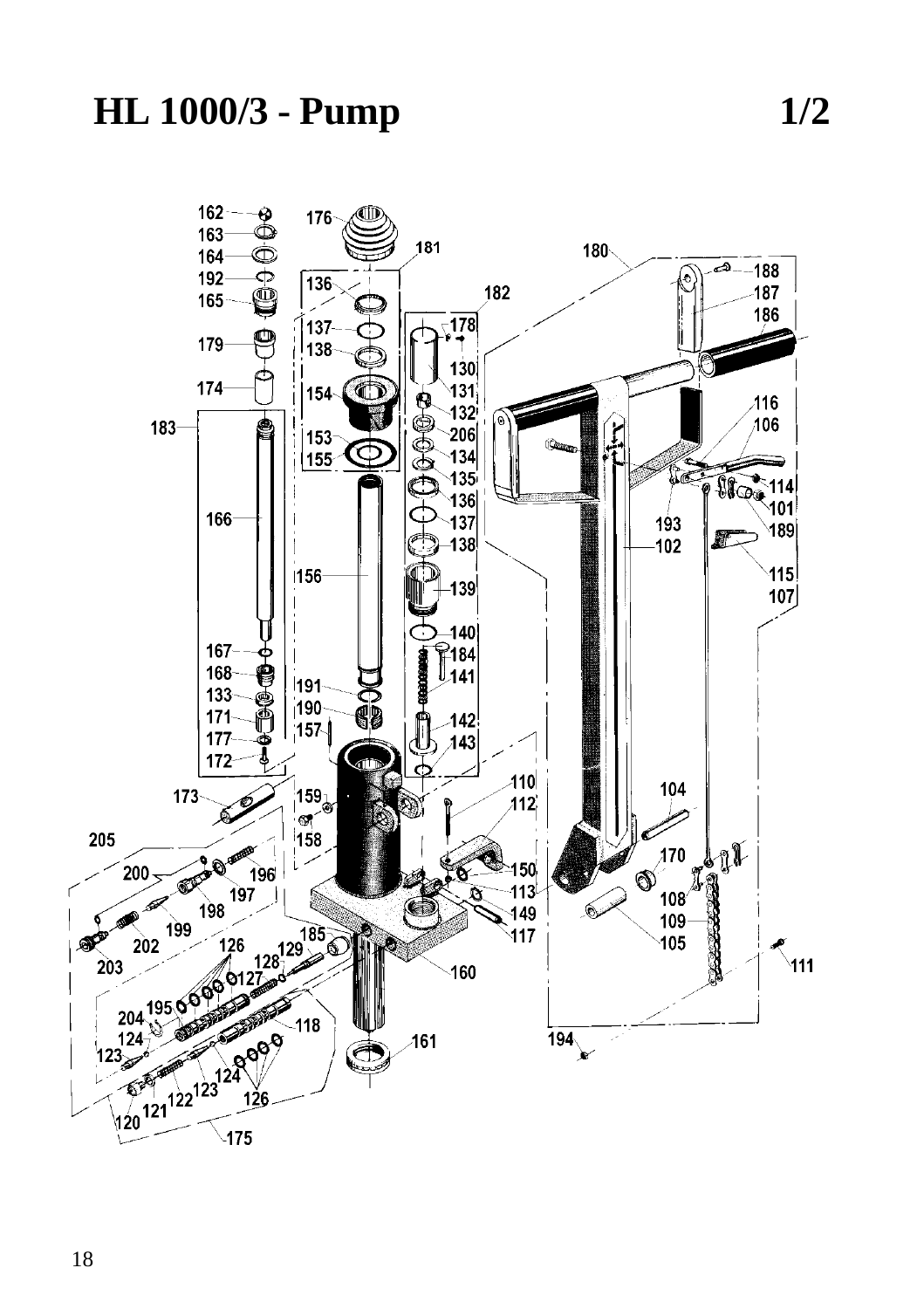|      | <b>Spare Parts List</b>  |                        |                          | HL 1000/3 - The hydraulic part | 23.01.2001                               |                |
|------|--------------------------|------------------------|--------------------------|--------------------------------|------------------------------------------|----------------|
| Pos. | Part no.                 | <b>Benævnelse</b>      | <b>Description</b>       | <b>Benennung</b>               | Désignation                              | Pcs.           |
| 101  | 921060                   | Sikringsmøtrik         | Lock nut                 | Gegenmutter                    | Ecrou de verrouilage                     | 1              |
| 102  | 200039                   | Håndtag                | Handle                   | Deichsel                       | Timon                                    | 1              |
| 103  | 915635                   | Stålbolt               | Screw                    | Schraube                       | Vis                                      | 1              |
| 104  | 931270                   | Rørstift               | Tubular pin              | Rohrstift                      | Goupille cylindrique                     | 1              |
| 105  | 400116                   | Rulle                  | Roller                   | Rolle                          | Rouleau                                  | $\mathbf{1}$   |
| 106  | 400117                   | Udløserhåndtag         | Release lever            | Auslösehandgriff               | Manette de décompression                 | 1              |
| 107  | 400499                   | Udløserstang           | Release rod              | Auslösestange                  | Tige de décompression                    | $\mathbf{1}$   |
| 108  | 951001                   | Kædesamler             | Chain connector          | Kettensammler                  | Chaînon d'assemblage                     | 1              |
| 109  | 951002                   | Kæde                   | Chain                    | Kette                          | Chaîne                                   | $\mathbf{1}$   |
| 110  | 919540                   | Øjeskrue               | Eye bolt                 | Augenschraube                  | Vis à oeillet                            | 1              |
| 111  | 912412                   | Skrue                  | Screw                    | Schraube                       | Vis                                      | 1              |
| 112  | $400122+$                | Udløserarm             | Release arm              | Auslösearm                     | Levier de décompression                  | $\mathbf{1}$   |
| 113  | 921050+                  | Sikringsmøtrik         | Lock nut                 | Gegenmutter                    | Ecrou de verrouilage                     | 1              |
| 114  | 921050                   | Sikringsmøtrik         | Lock nut                 | Gegenmutter                    | Ecrou de verrouilage                     | 1              |
| 115  | 400118                   | Udløserpal             | Release pawl             | Auslöseklinke                  | Cliquet de décompression                 | 1              |
| 116  | 915522                   | Sætskrue               | Screw                    | Schraube                       | Vis                                      | 1              |
| 117  | 931136+                  | Rørstift               | Tubular pin              | Rohrstift                      | Goupille cylindrique                     | $\mathbf{1}$   |
| 118  | $400660+$                | Ventilindsats          | Valve insert             | Kassettenventil                | Corps de soupape                         | 1              |
| 120  | $915112+$                | Sætskrue               | Screw                    | Schraube                       | Vis                                      | $\mathbf{1}$   |
| 121  | $905100+$ *              | Tætningsring           | Gasket ring              | Dichtungsring                  | Anneau d'étanchéité                      | 1              |
| 122  | 958080+                  | Trykfjeder             | Spring                   | Feder                          | Ressort                                  | 1              |
| 123  | $400103+$                | Udløserkegle           | Release cone             | Auslösekegel                   | Cône de décompression                    | $\overline{c}$ |
| 124  | $941005+$                | Kugle                  | Ball                     | Kugel                          | Bille                                    | $\overline{c}$ |
| 126  | $900110+$ *              | $0$ -ring              | $0$ -ring                | $0$ -Ring                      | Joint torique                            | 9              |
| 127  | $958081+$                | Trykfjeder             | Spring                   | Feder                          | Ressort                                  | 1              |
| 128  | $900050+$ *              | $0$ -ring              | $0$ -ring                | $0$ -Ring                      | Joint torique                            | $\mathbf{1}$   |
| 129  | $400107+$                | Udløsertap             | Release indicator        | Druckstift                     | Pointeau de décompression                | 1              |
| 130  | $916310+$                | Kærvskrue              | Screw                    | Schraube                       | Vis                                      | $\mathbf{1}$   |
| 131  | $400655+$                | Pumpestempel           | Pump piston              | Pumpenkolben                   | Piston de pompe                          | 1              |
| 132  | $400676+$ *              | Føringsring            | Guide ring               | Führungsring                   | Bague de guidage                         | $\mathbf{1}$   |
| 133  | $901202+$ *              | Manchet                | Sleeve                   | Manschette                     | Manchette                                | $\mathbf{1}$   |
| 134  | $400667+$                | Manchet skive          | Sleeve disk              | Manschette scheibe             | Manchette d'acier                        | 1              |
| 135  | 934300+                  | Låsering               | Locking ring             | Schließring                    | Circlip                                  | $\mathbf{1}$   |
| 136  | $908350+$ *              | Skrabering             | Scraper ring             | Abstreifring                   | Segment racleur                          | 1              |
| 137  | $900350+$ *              | $O$ -ring              | 0-ring                   | O-Ring                         | Joint torique                            | $\mathbf{1}$   |
| 138  | $901351+$ *              | U-manchet              | Sleeve                   | Manschette                     | Manchette                                | 1              |
| 139  | $400659+$                | Pumpecylinder          | Pump cylinder            | Pumpenzylinder                 | Cylindre de pompe                        | 1              |
| 140  | $900410+$ *              | $0$ -ring              | 0-ring                   | $0$ -Ring                      | Joint torique                            | $\mathbf{1}$   |
| 141  | $958141+$                | Trykfjeder             | Spring                   | Feder                          | Ressort                                  | 1              |
| 142  | $400657+$                | Højtrykstempel         | High pressure piston     | Hochdruckkolben                | Piston haute pression                    | 1              |
| 143  | $900190+$ *              | $0$ -ring              | 0-ring                   | 0-Ring                         | Joint torique                            | 1              |
| 149  | 933160+                  | Låsering               | Locking ring             |                                |                                          | $\overline{c}$ |
| 153  | $900420+$ *              |                        |                          | Schließring                    | Circlip                                  | $\mathbf{1}$   |
| 154  | $400654+$                | $0$ -ring<br>Topstykke | $0$ -ring<br>Top section | 0-Ring<br>Zylinderkopf         | Joint torique                            | 1              |
| 155  | 900690+ $*$ 0-ring       |                        |                          |                                | Culasse                                  | $\mathbf{1}$   |
| 156  | $400653+$                |                        | $0$ -ring                | $0 - \mathbf{R}$ ing           | Joint torique                            | $\,1$          |
|      |                          | Løftecylinder          | Lifting cylinder         | Hubkolben                      | Piston élevateur<br>Goupille cylindrique |                |
| 157  | 931440                   | Rørstift               | Tubular pin              | Rohrstift<br>Verschluß         |                                          | 1              |
| 158  | $400658+$                | Ventilskrue            | Valve screw              |                                | Vis de soupape                           | 1              |
| 159  | $905101+$ *<br>$170044+$ | Proppakning            | Plug gasket              | Stopfen                        | Joint de bouchon                         | 1              |
| 160  |                          | Pumpehus kpl.          | Pump housing cpl.        | Pumpengehäuse kompl.           | Corps de pompe                           | 1              |
| 161  | 945045                   | Trykleje               | Thrust bearing           | Drucklager                     | Palier de butée                          | 1              |
| 162  | 941020+                  | Kugle                  | Ball                     | Kugel                          | Bille                                    | $\mathbf{1}$   |
| 163  | 933252+                  | Låsering               | Locking ring             | Schließring                    | Circlip                                  | 1              |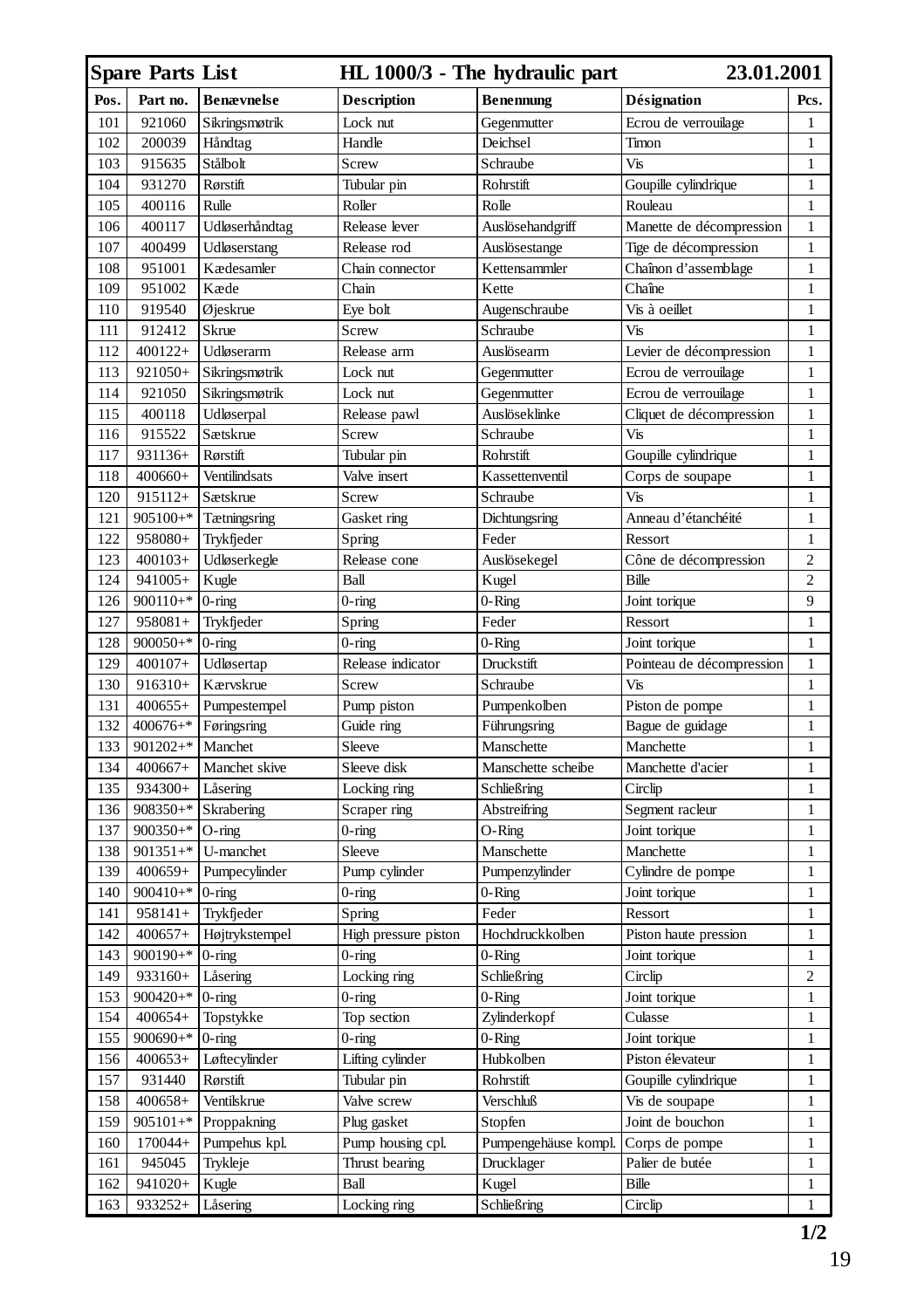## **HL 1000/3 - Pump**

 $2/2$